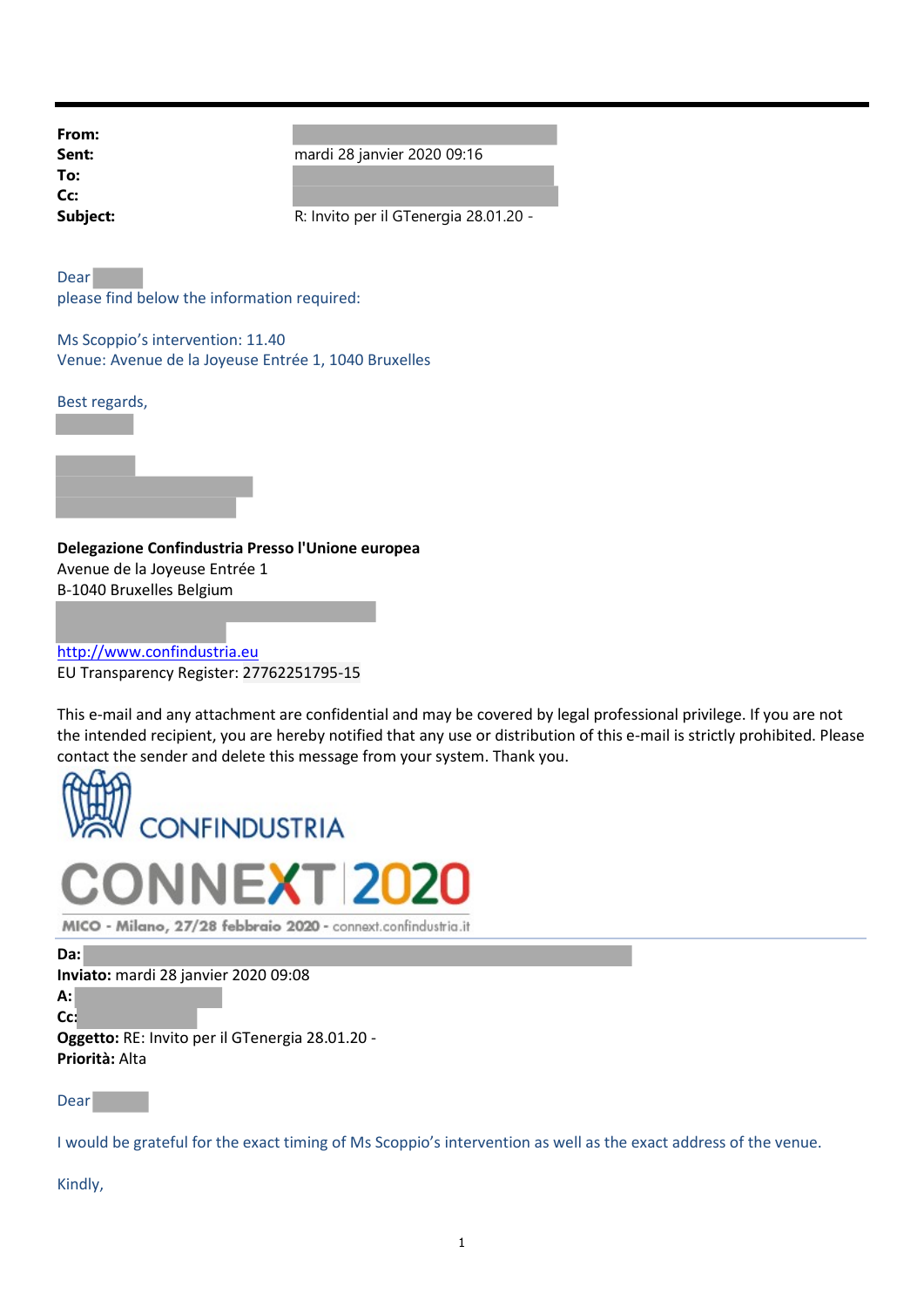| <b>Cabinet of Commissioner Paolo Gentiloni</b> |  |  |
|------------------------------------------------|--|--|
| <b>Commissioner for Economy</b>                |  |  |



From: Sent: Friday, January 24, 2020 3:15 PM To: Cc: Subject: R: Invito per il GTenergia 28.01.20 -

Dear

Thanks for your e-mail. Attached the updated program and the list of participants in the energy technical group on 28 and 29 January. I take this opportunity to ask for the possible availability of Ms. Scoppio for a very short video interview (2 minutes) at the end of her speech. The content should be put on a new online confindustria platform dedicated to energy issues.

I remain available for any other information and wish you a good day.

Best regards,

Delegazione Confindustria Presso l'Unione europea Avenue de la Joyeuse Entrée 1 B-1040 Bruxelles Belgium

http://www.confindustria.eu EU Transparency Register: 27762251795-15

This e-mail and any attachment are confidential and may be covered by legal professional privilege. If you are not the intended recipient, you are hereby notified that any use or distribution of this e-mail is strictly prohibited. Please contact the sender and delete this message from your system. Thank you.

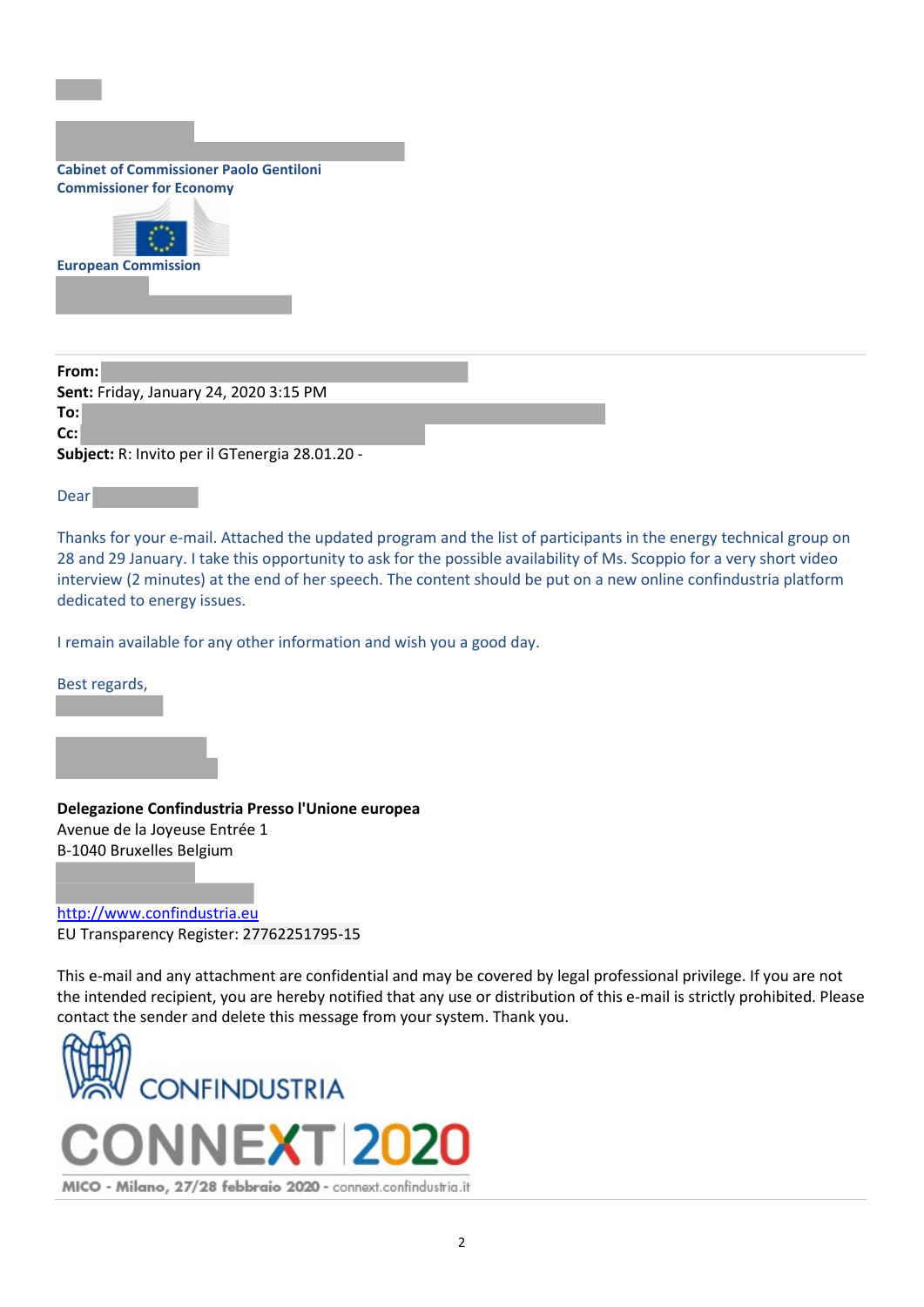| Da:                                             |  |  |  |
|-------------------------------------------------|--|--|--|
| Inviato: vendredi 24 janvier 2020 09:32         |  |  |  |
| A:                                              |  |  |  |
| Oggetto: RE: Invito per il GTenergia 28.01.20 - |  |  |  |
| Priorità: Alta                                  |  |  |  |
|                                                 |  |  |  |

Dear

I would be grateful, if you could forward to me the latest draft agenda as well as list of participants and any other relevant information for this event.

Kind regards,



|      | Sent: Wednesday, December 11, 2019 2:25 PM             |  |
|------|--------------------------------------------------------|--|
| To:l |                                                        |  |
| Cc:l |                                                        |  |
|      | <b>Subject:</b> TR: Invito per il GTenergia 28.01.20 - |  |

Dear

thank you for your mail. We are really pleased to welcome Ms. Scoppio for the next Confindustria Energy Board event to be held on 28-29 January 2020 in Brussels.

in copy in this email, is available to better explain the context of the event in a call for which we ask for the Ms. Scoppio's availability

I remain available for any further information

Kind regards,

Delegazione Confindustria Presso l'Unione europea Avenue de la Joyeuse Entrée 1 B-1040 Bruxelles Belgium

http://www.confindustria.eu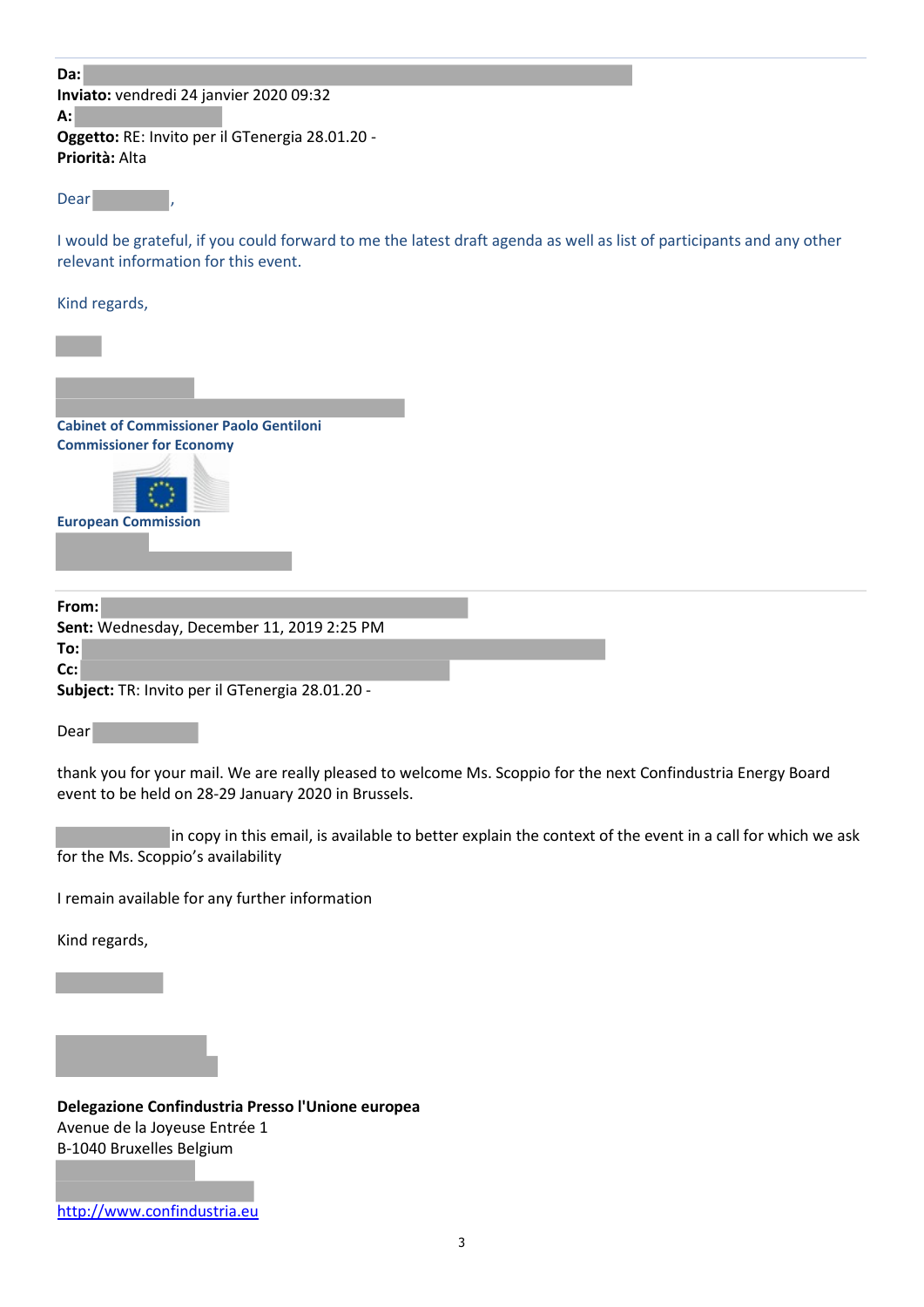## EU Transparency Register: 27762251795-15

This e-mail and any attachment are confidential and may be covered by legal professional privilege. If you are not the intended recipient, you are hereby notified that any use or distribution of this e-mail is strictly prohibited. Please contact the sender and delete this message from your system. Thank you.

| Da:                                           |  |
|-----------------------------------------------|--|
| <b>Inviato:</b> mardi 10 décembre 2019 18:26  |  |
| A:                                            |  |
| $ Cc$ :                                       |  |
| Oggetto: RE: Invito per il GTenergia 28.01.20 |  |
|                                               |  |
| Dear                                          |  |

On behalf of Mr Buti, I would like to thank you for your email with invitation to speak at the Confindustria Energy Board event to be held on 28-29 January 2020 in Brussels.

Unfortunately, Mr Buti will not be able to accept your kind invitation, however he suggests that Ms Scoppio replaces him.

Would you be so kind and provide me with more information regarding the event.

Looking forward to hearing from you.

Kind regards,

Cabinet of Commissioner Paolo Gentiloni Commissioner for Economy <image001.gif> European Commission

## From:

Sent: Wednesday, November 27, 2019 2:21 PM To: BUTI Marco (ECFIN) <Marco.Buti@ec.europa.eu> Cc:

Subject: Invito per il GTenergia 28.01.20

## Gentile Dott. Buti,

nel congratularmi per l'ufficializzazione del suo nuovo incarico alla guida del Gabinetto del Commissario Gentiloni, ho il piacere di invitarla alla riunione del Gruppo Tecnico Energia – GTE – di Confindustria presieduto dal province del province del province del province del province del province del pro a Bruxelles il 28 gennaio p.v.

Il GTE è l'organo di Confindustria che definisce le priorità dell'associazione in materia di politica energetica e fornisce ai nostri membri una guida strategica sui 'temi caldi' dell'agenda politica, a